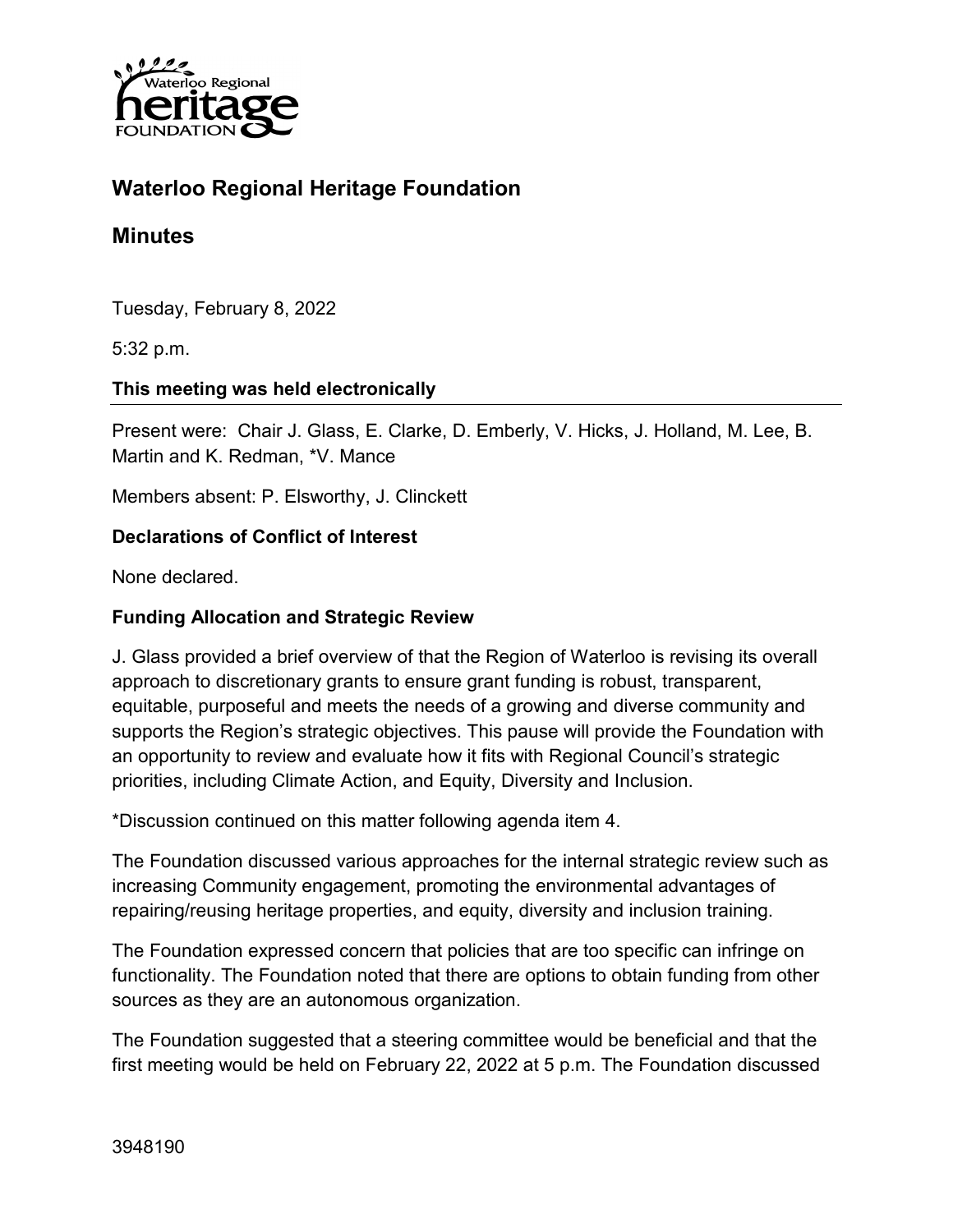that a pause in granting and accepting applications may be prudent given the pause in funding.

**Moved By** V. Hicks

**Seconded By** B. Martin

That the Waterloo Region Heritage Foundation approves a temporary pause in grant funding and a temporary pause in accepting grant applications, until the Foundation completes an internal strategic review.

**Carried**

### **Accounts and Grant Summary**

Connie Bogusat, Financial Analyst provided the Accounts and Grant Summary. In response to the Foundation, C. Bogusat confirmed that as of December 31, 2021 the remaining net funding is \$144,768.

## **2022 Insurance Policy Renewal**

C. Bogusat provided the 2022 Insurance Policy Renewal

**Moved by** D. Emberly

**Seconded by** B. Martin

That the Waterloo Regional Heritage Foundation approve the 2022 Insurance Policy Renewal.

## **Carried**

## **Delegations**

1. Horst Wohlegmut re: Grant Extension Request - Galt Central Presbyterian

\*V. Mance entered the meeting at 5:46 p.m.

H. Wohlegmut presented an overview of the grant extension request. The first extension deadline was December 31, 2021 and he explained that the delay is due to Covid-19 supply chain complications. He explained that the project has increased (i.e. sidewalk accessibility). He requested that the approved grant funding be provided before completion of the project.

The Foundation explained that grant funding must follow the Foundation's guidelines which state that the project must be complete prior to providing the grant funding.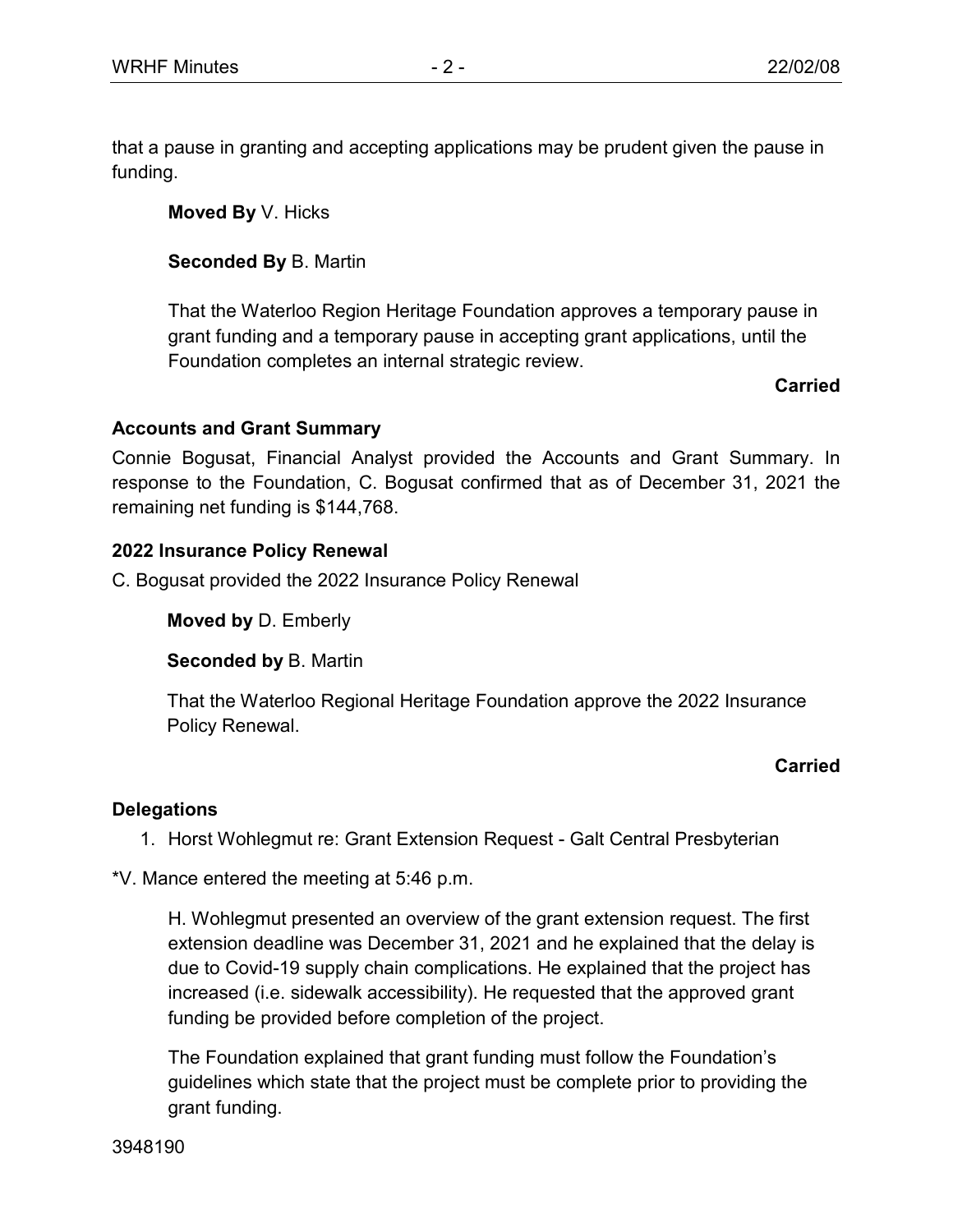In response to the Foundation, H. Wohlegmut confirmed that the estimated completion date is May 31, 2022.

2. Lynn D'Aguilar re: The Waterlot - 90 Wilmot St. New Hamburg

L. D'Aguilar presented an overview of the property grant application. She explained the heritage property features that they are planning to restore.

The Foundation requested additional documentation prior to the Foundation granting the funding request.

3. Stephen W. Young re: Crossroads Productions Historical Film

S. Young presented background information for his publication grant application.

The Foundation noted that current practices restrict granting funds more than once in a two-year period per applicant.

### **Approval of Minutes**

**Moved by** D. Emberly

**Seconded by** B. Martin

That the Waterloo Regional Heritage Foundation approve November 23, 2021 meeting minutes, as amended.

### **Carried**

**\***Discussion continued related to agenda item 2.1 'Funding Allocation and Strategic Review'.

### **2021-2022 Committees**

## **Allocations and Finance Committee**

1. Property Grant Application: The Waterlot - 90 Wilmot St. New Hamburg

**Moved by** M. Lee

### **Seconded by** V. Hicks

Whereas the Waterloo Region Heritage Foundation recognizes that the property grant application for 90 Wilmot St. New Hamburg, known as the 'The Waterlot', is a warranted restoration project.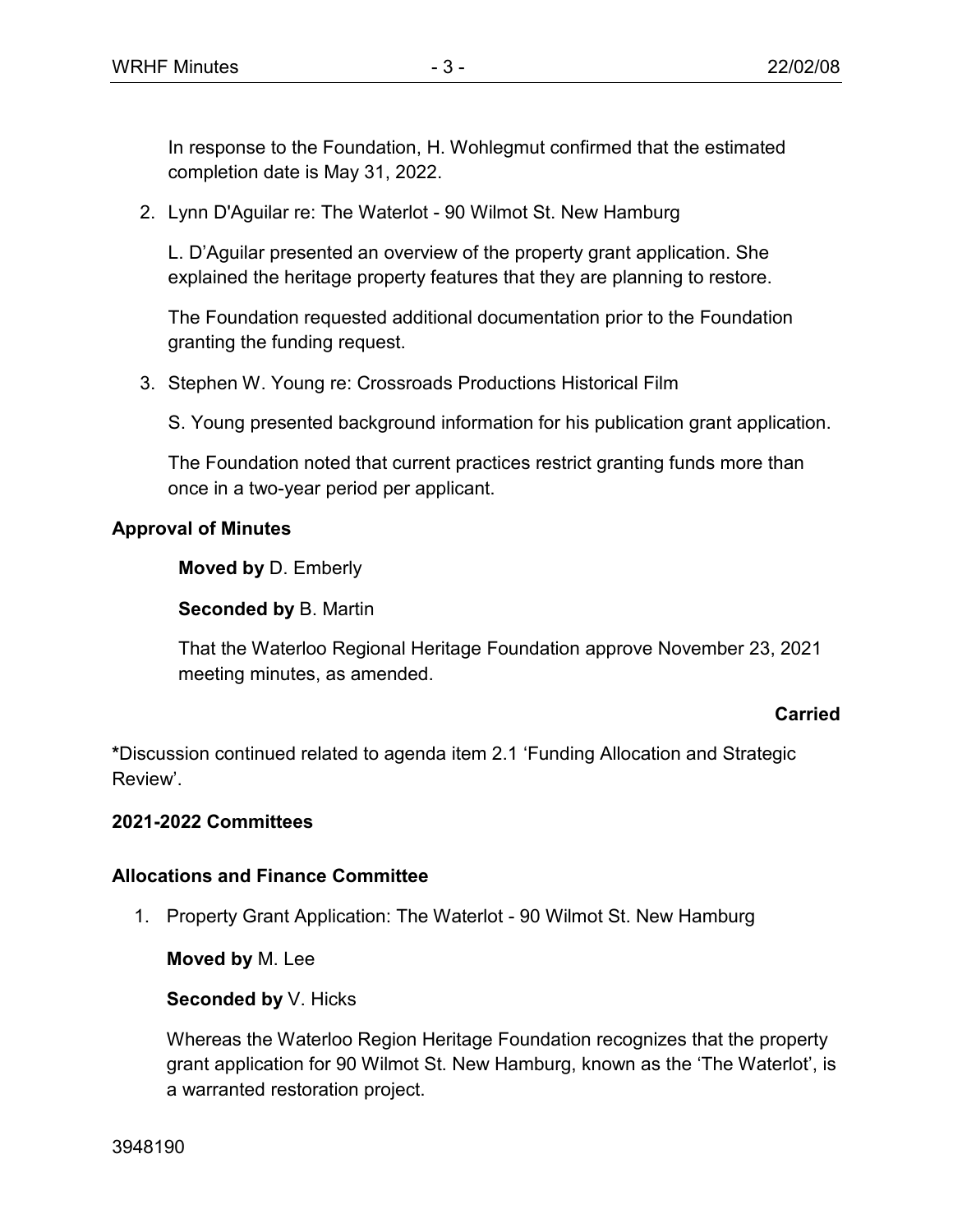Whereas the Regional Municipality of Waterloo approved a pause to grant funding to the Waterloo Region Heritage Foundation for 2022 on December 15, 2021.

Therefore, be it resolved that the Waterloo Region Heritage Foundation denies the property grant application for 90 Wilmot St. New Hamburg, known as the 'The Waterlot', as presented on February 8, 2022.

#### **Carried**

2. Publication Grant Application: Crossroads Productions Historical Film

**Moved by** K. Redman

**Seconded by** D. Emberly

Whereas the Regional Municipality of Waterloo approved a pause to grant funding to the Waterloo Region Heritage Foundation for 2022 on December 15, 2021.

Therefore, be it resolved that the Waterloo Region Heritage Foundation denies the publication grant application Crossroads Productions Historical Film, as presented on February 8, 2022.

### **Carried**

3. Horst Wohlegmut re: Grant Extension Request - Galt Central Presbyterian

**Moved by** E. Clarke

**Seconded by** D. Emberly

That the Waterloo Regional Heritage Foundation approve the request for extension to Central Presbyterian Church for the slate roof replacement until August 31, 2022.

And that the Waterloo Regional Heritage Foundation deny the request for early payment of the grant funding.

#### **Carried**

### **Heritage Advisory and Communications Committee**

None.

3948190